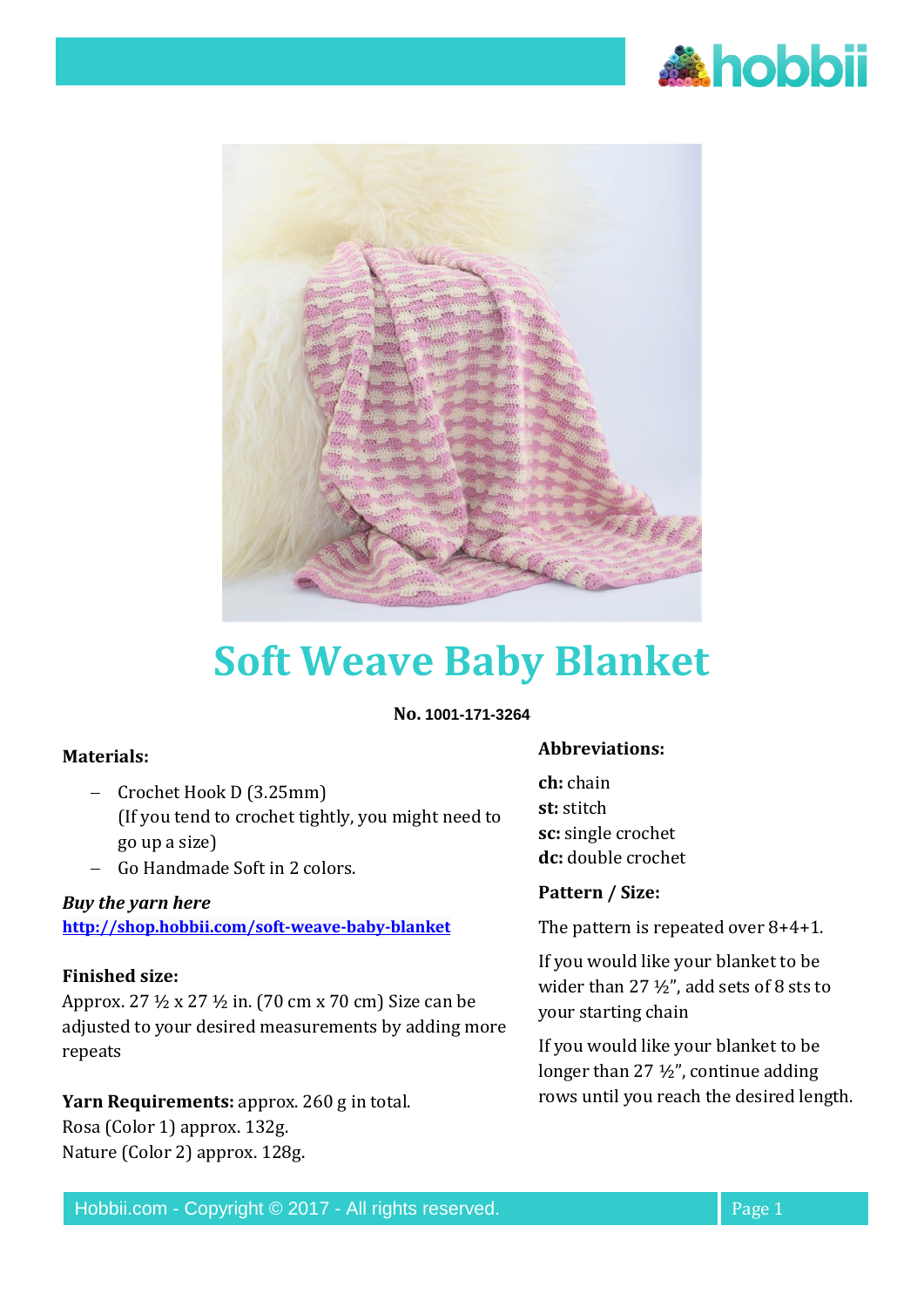

**Pattern: -**Photo Tutorial can be found below the written pattern.

- Start with a chain of 173 sts in color 1.
- **1.** Skip the first 2 ch sts (counts as 1 sc) in the 3<sup>rd</sup> ch from the hook, work 1 sc. Work 1 sc in the next 2 ch sts. Work \*1 dc in the next 4 ch sts, 1 sc in the following 4 ch sts \* repeat \*-\* to the end of the row
- **2.** Ch 1 and Turn. Work 1 sc in the next 4 sts. Work \*1 dc in the next 4 sts, 1 sc in the following 4 sts \* repeat \*-\* to the end of the row.
- **3.** Change to color 2. Ch 3 and Turn (counts as 1 dc). Work 1 dc in the next 3 sts. Work \*1sc in the next 4 sts, 1 dc in the following 4 sts \* repeat \*-\* to the end of the row.
- **4.** Ch 3 and Turn (counts as 1 dc). Work 1 dc in the next 3 sts. Work \*1sc in the next 4 sts, 1 dc in the following 4 sts \* repeat \*-\* to the end of the row.
- **5.** Change to color 1. Ch 1 and Turn. Work 1 sc in the next 4 sts. Work \*1 dc in the next 4 sts, 1 sc in the following 4 sts \* repeat \*-\* to the end of the row.
- **6.** Ch 1 and Turn. Work 1 sc in the next 4 sts. Work \*1 dc in the next 4 sts, 1 sc in the following 4 sts \* repeat \*-\* to the end of the row.

Repeat rows 3-6 until you have a total of 65 "waves" or you reach your desired length.

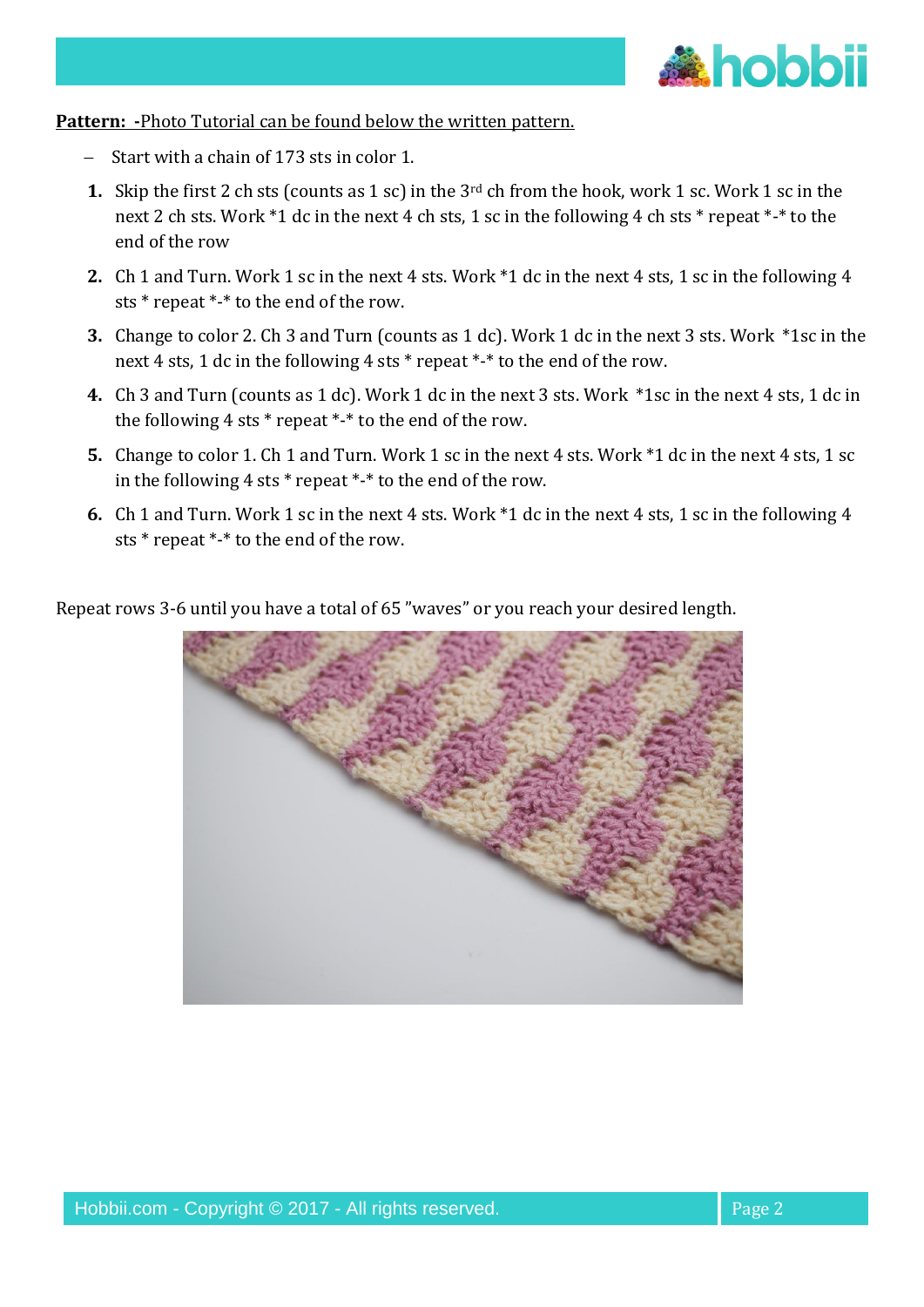

#### **Edge:**

On either side, work a thin edge to finish the blanket. The edge is worked with color 1.





1. Insert the yarn in the corner of the blanket. 2. Ch 2 and work 1 sc in the middle of the first wide "wave".



3. Ch 2, and work 1 sc in the middle of the first small "wave".



4. Ch 2 and work 1 sc in the middle of the first wide "wave". Repeat along the whole length of the blanket. Repeat on the other side.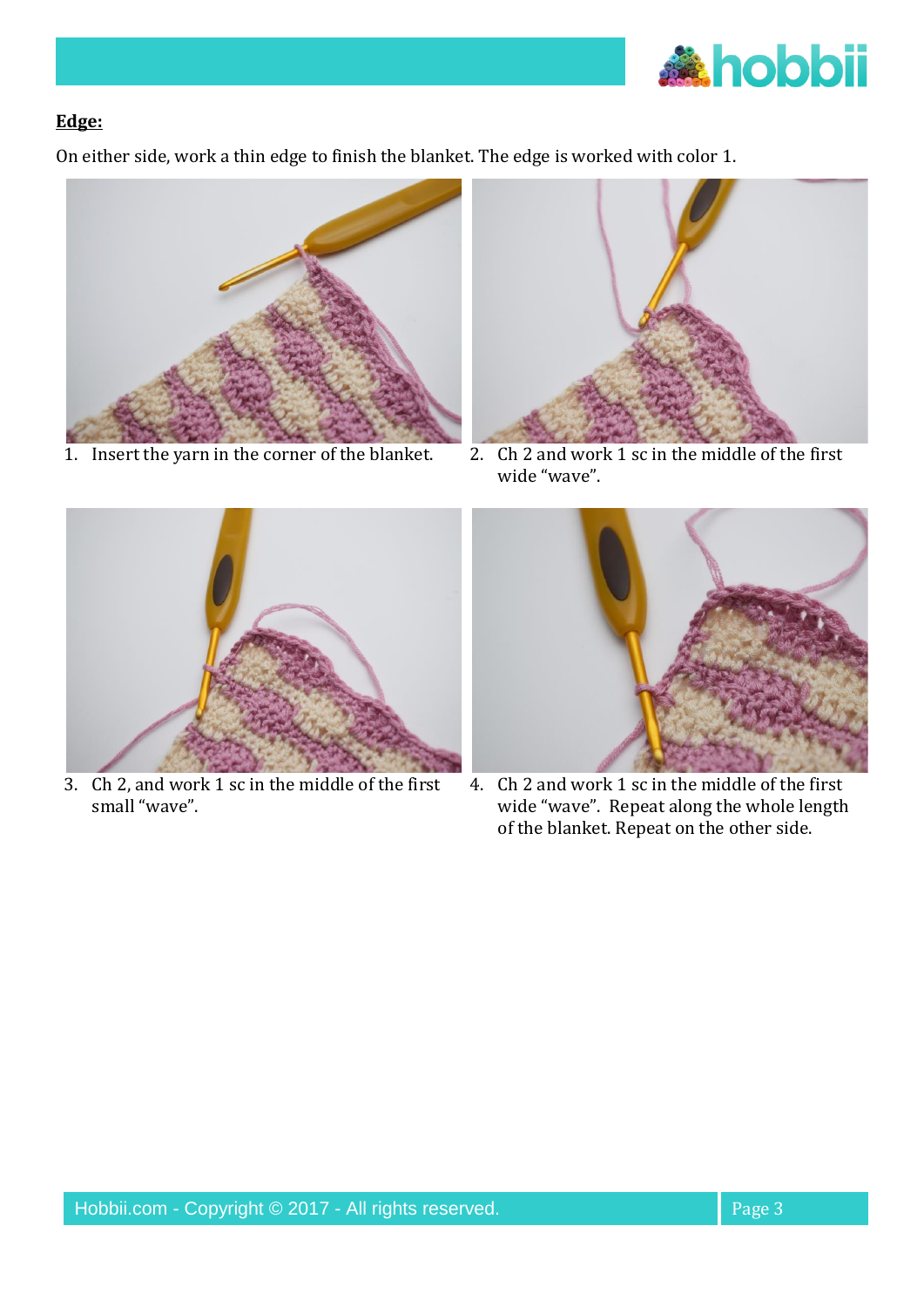

### **Photo Tutorial:**





1. Start with a chain. 2. Skip the first 2 ch sts, so you are working in the 3rd ch from the hook.



3. Work 1 sc in the next 3 ch sts. **4.** Work 1 dc in the next 4 sts.





5. Work \*1sc in the next 4 sts, 1 dc in the following 4 sts \* repeat \*-\* to the end of the row, and end with 1 sc in the last 4 sts.



6. Ch 1 and turn.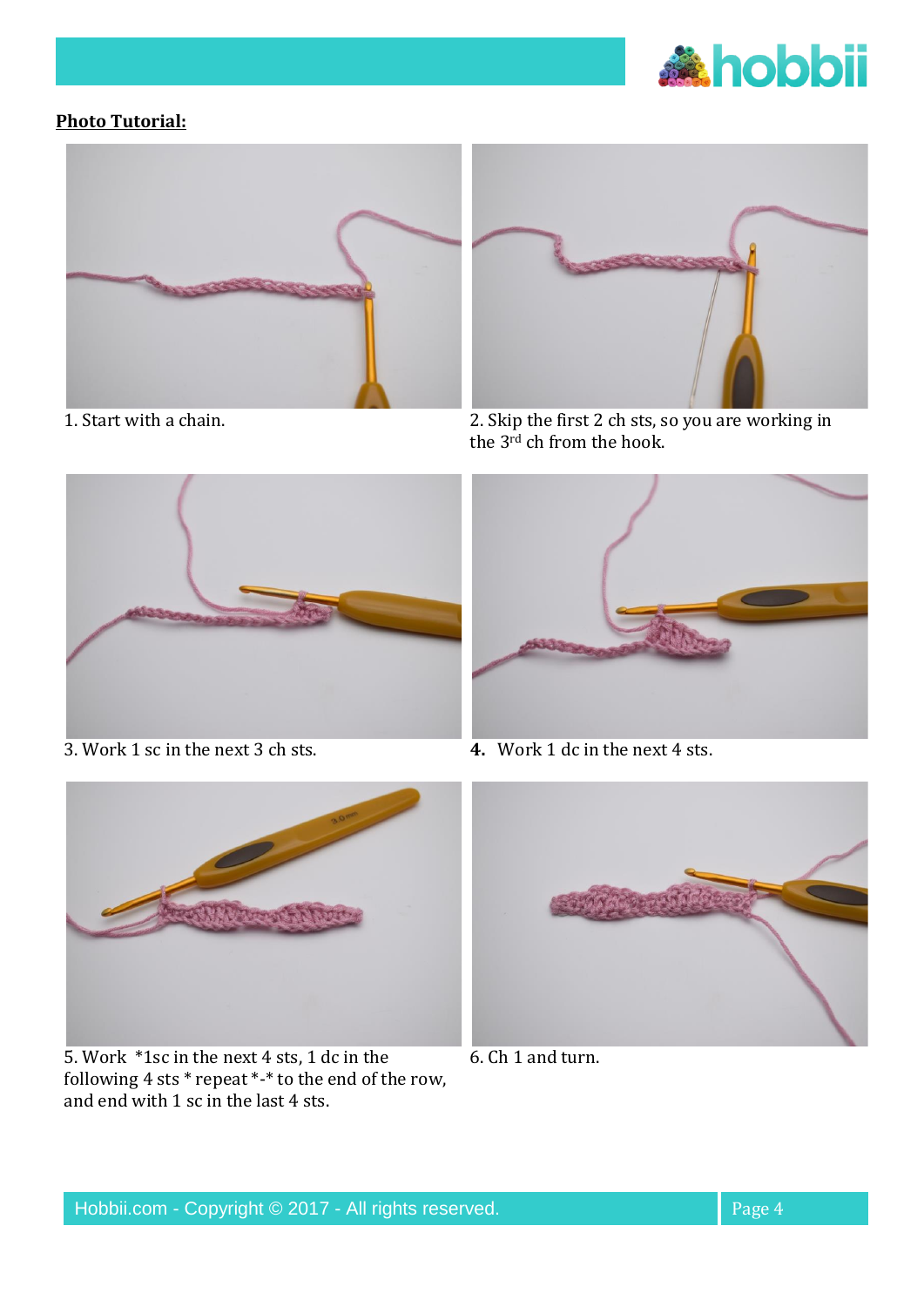





9. Work \*1sc in the next 4 sts, 1 dc in the following 4 sts \* repeat \*-\* to the end of the row, and end with 1 sc in the last 4 sts.



7. Work 1 sc in the next 4 sts. 8. Work 1 dc in the next 4 sts.



10. Change to color 2. Ch 3. This counts as 1 dc.





11. Work 1 dc in the next 3 sts. 12. Work 1 sc in the following 4 sts.